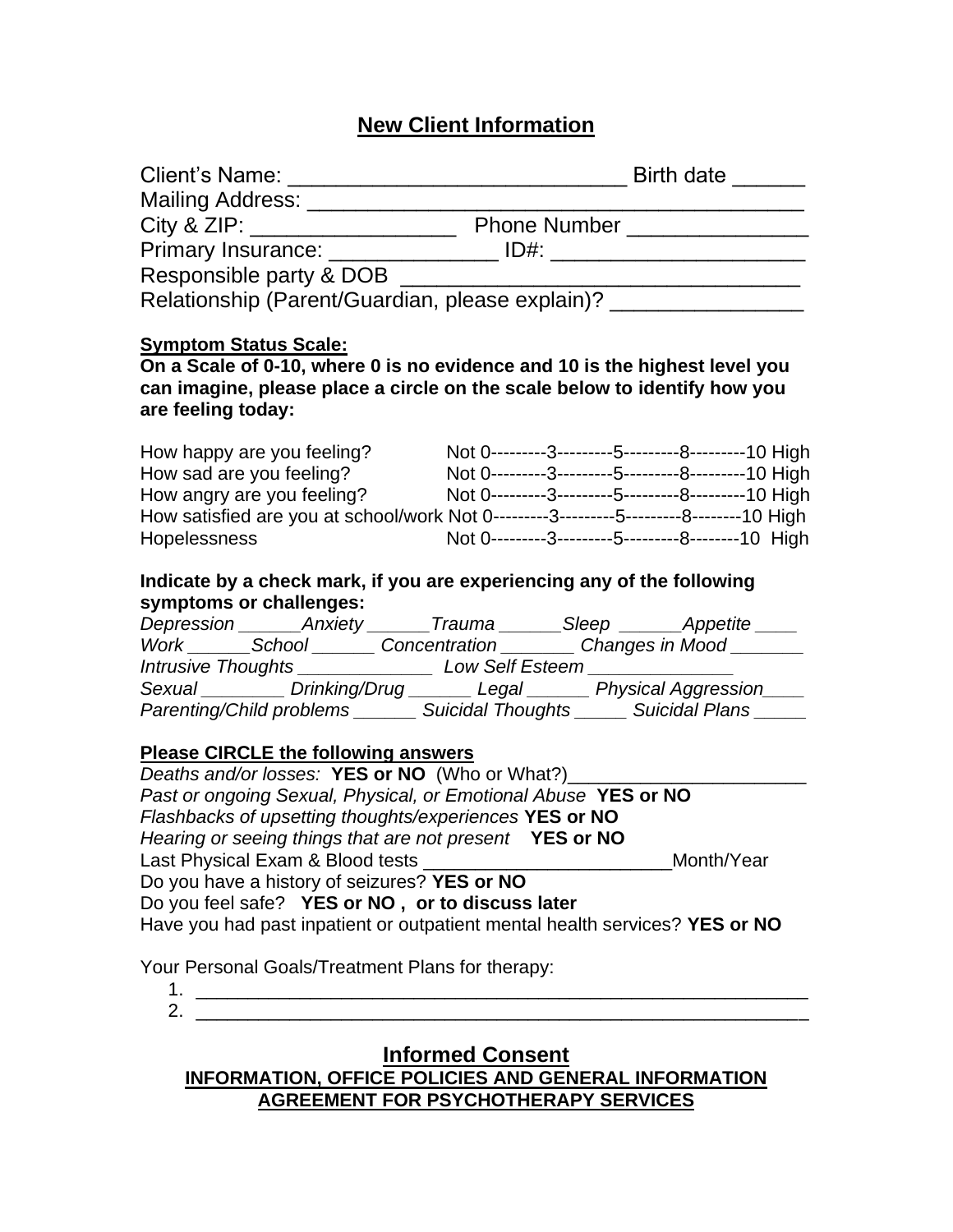#### **The process of therapy/evaluation**

I am a Licensed Marriage and Family Therapist and I believe that therapy should be tailored to everyone's needs. I am available for clients who keep regularly scheduled therapy appointments. Participation in therapy is always voluntarily and can result in several benefits to you, including improving interpersonal relationships and resolution of the specific concerns that led you to seek therapy. Working toward these benefits, however, requires effort on your part. During counseling you may be asked to consider doing things that you may not normally do to "break" a habit or to foster better relationships that are more beneficial for you.

**Personal therapy can be challenging as it could allow the client to challenge many previously held beliefs and cause mental discomfort or cognitive dissonance**. You also may be asked questions that family members and friends shy away from because doing so may compromise or end their relationship. The questions or feedback that I provide is intended to assist and support you in meeting your treatment goals in therapy. You are encouraged to speak up at any time with me to address any issue you may have in your therapy. I am an easy going, but focused and supportive counselor.

**Sometimes with therapy, things can seem to get worse before they get better but often things work well from the start of therapy.** Psychotherapy works well when you are actively involved in the process, express a higher level of being honest, and openness to change your thoughts, feelings, and/or behavior. "Confrontation is a skill that can assist clients to increase their selfawareness. It can be used to highlight discrepancies that clients have previously been unaware of. Successful therapy involves self-awareness. Confrontation is often used when the counsellor observes mixed messages or incongruities in the client's words, behaviors, feelings or thoughts." I will ask for your feedback and views on your therapy, its progress, and other aspects of the therapy and would like for you to respond openly and honestly. Also, I believe that additional therapy occurs in between each therapy session and homework will often be suggested to increase strength on the issues presented.

## *DUE TO THE VARYING NATURE AND SEVERITY OF CHALLENGES AND THE INDIVIDUALITY OF EACH CLIENT, WE ARE UNABLE TO PREDICT THE LENGTH OF YOUR THERAPY OR TO GUARANTEE A SPECIFIC OUTCOME.*

Sometimes more than one approach can be helpful in dealing with a certain situation. During evaluation or therapy, remembering or talking about unpleasant events, feelings, or thoughts can result in your experiencing considerable discomfort or strong feelings of anger, sadness, worry, fear, and so forth, or experiencing anxiety, depression, insomnia, etc. We may challenge some of your assumptions or perceptions or propose different ways of looking at, thinking about, or handling situations that may cause you to temporarily feel upset, angry, sad, depressed, challenged, disappointed, or happy. Attempting to resolve issues that brought you to therapy in the first place, such as personal or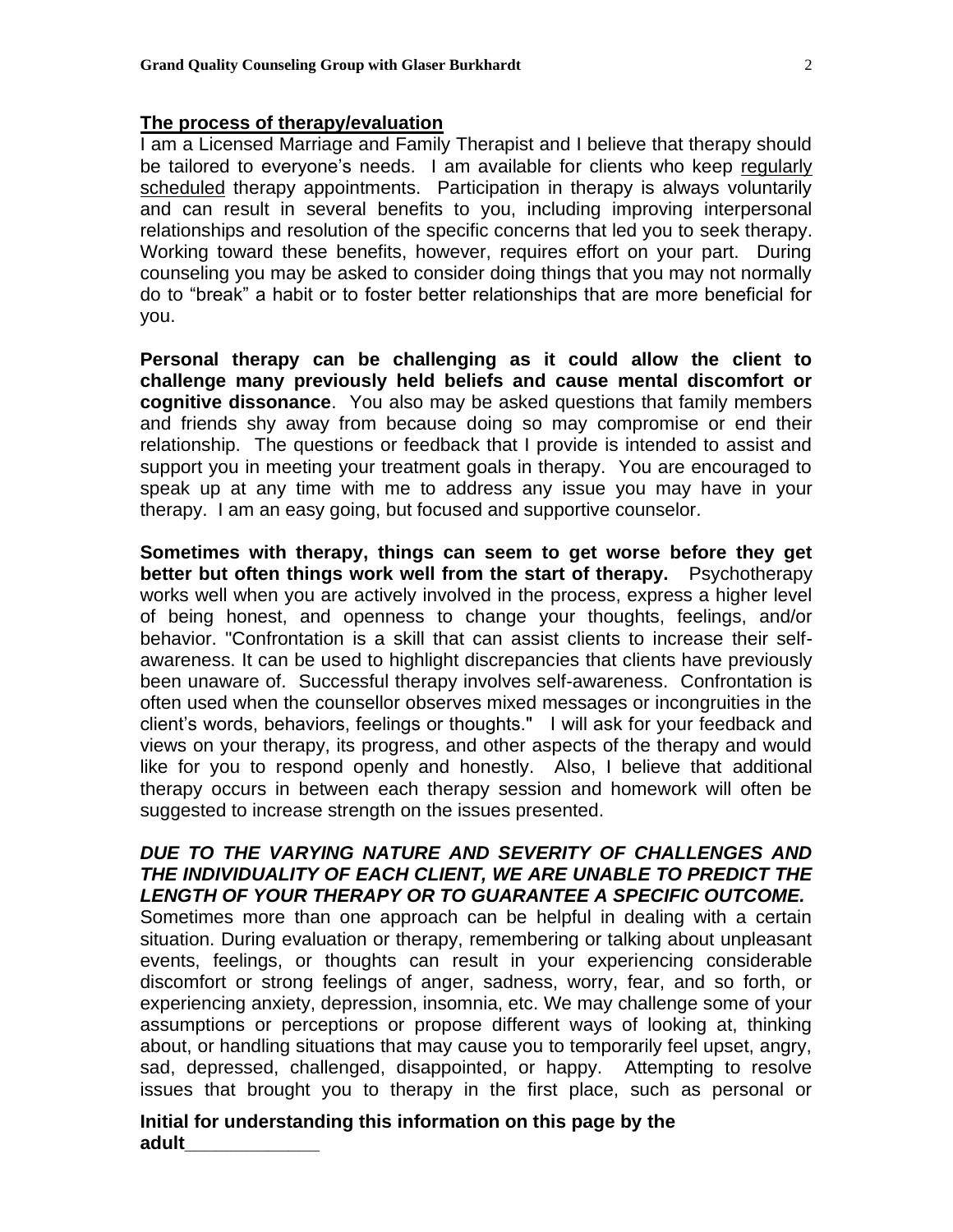interpersonal relationships, may result in changes that were not originally intended. Some people in therapy may change their lifestyle decisions or career choices.

**Psychotherapy may result in decisions about changing behaviors**, employment, substance use, schooling, housing, and/ or relationships. Sometimes, a decision that is positive for one family member can be viewed quite negatively by another family member. Change will sometimes be easy and swift, but at times it will be slow and even frustrating. Even though I need to state that there is no guarantee that psychotherapy will yield positive or intended results, most (about 90%) of my clients have reported positive results after 1-4 sessions. During therapy, I will likely draw on various psychological approaches according, in part, to the problem that is being treated and assessment of what will best benefit you. These approaches may include Behavioral, Cognitive-Behavioral, Solution-Focused, Gestalt, EMDR, Family or Couple therapeutic orientations.

#### **Discussion of treatment plan**

Within a reasonable period of time after the initiation of treatment, I will discuss with you my working understanding of the problem, treatment plan, therapeutic objectives, and view of the possible outcomes of treatment. If you have any unanswered questions about any of the procedures used during your therapy, possible risks, or about the treatment plan, please ask questions. You also have the right to ask about other treatments for your situation, risks and/or benefits. The therapist is under an ethical duty to terminate when the therapist determines that the patient is not sufficiently benefiting from the treatment and the therapist believes that the patient needs a different level or kind of care

#### **Fee Payments and insurance reimbursement**

The standard fee for individual, couples, and family therapy is \$140 per 53 minute session. **Payment will occur before the session begins,** as I have zero intention to have any client to be in debt. Any debit or credit card payment or HSA use of the Credit card machine will involve a 3.5% surcharge at the time of the transaction.

Telephone conversations, site visits, report creating, requested consultation with other professionals, release of information, reading records, longer sessions, travel time, responding to any court-related order or request, and so forth, will be charged prorated at \$140 per 53 minutes, unless indicated on this page or agreed otherwise.

Clients who carry insurance (other than IEHP) will be charged \$140 at the beginning of the session and then billed out to the insurance company and any co-pays, deductible, denial of payments, mis-direction of checks, and coinsurance is the client's responsibility. Please verify that you are covered through your insurance before commencing therapy. **Not all**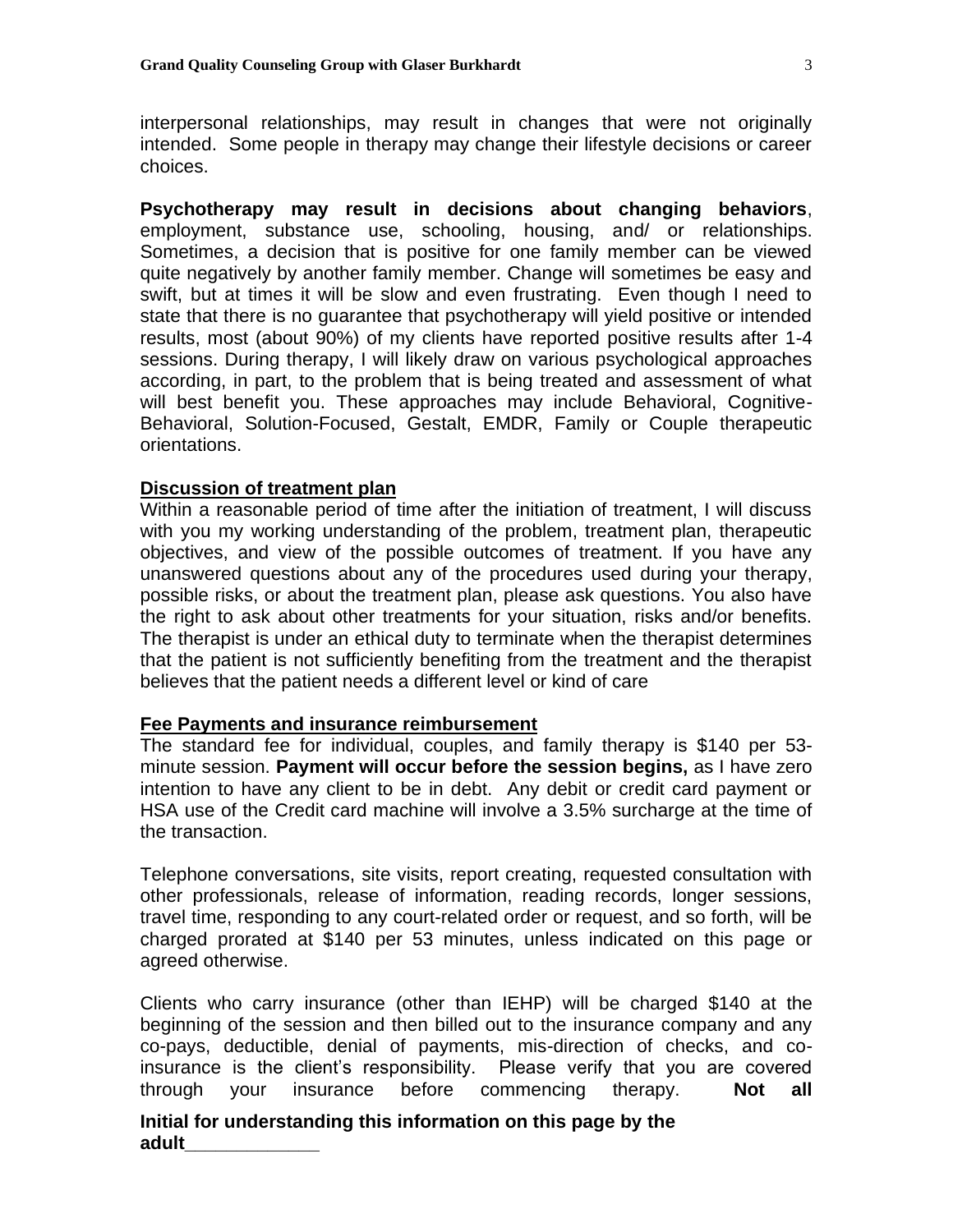## **issues/conditions/problems that are the focus of psychotherapy are reimbursed by insurance companies.**

#### **Returned checks**

A \$25 return check fee will be charged plus the amount listed on the returned check will need to be paid in full before your next session is scheduled and no checks will be accepted for 2 months.

#### **Health Insurance and Confidentiality of Records**

Disclosure of confidential information may be required by your health insurance carrier or HMO/PPO/MCO to process the claims. I will only mention the minimum necessary information to your insurance carrier. Unless authorized by you explicitly, the psychotherapy notes will not be disclosed to your insurance carrier without your written permission. For clients with IEHP, your insurance plan has authorization as signed by you that they could audit the health record at any time or require all paperwork in your file with this office when you file a grievance and/or a lawsuit. I have no control or knowledge over what insurance companies do with the information I submit or who has access to this information. You must be aware that submitting a mental health invoice for reimbursement carries a certain amount of risk to confidentiality, privacy, or to future eligibility to obtain health or life insurance. The risk stems from the fact that mental health information is entered into insurance companies' computers and soon will also be reported to the Congress-approved National Medical Data Bank. Accessibility to companies' computers or to the National Medical Data Bank database is always in question, as computers are inherently vulnerable to break-ins and unauthorized access. As per the news media, medical data has been reported to have been sold, stolen, or accessed by enforcement agencies.

**\*\*Cancellation or Missed appointments \*\*Please read – VERY IMPORTANT\*\*** Since scheduling of an appointment involves the reservation of time specifically for you, **a minimum of 6 hours' notice is required for rescheduling or canceling an appointment. Here is the good news - Your communication is highly regarded even if you don't meet the 6-hour time frame, I would never charge you for the missed session fee if you contact me in advance and I can have a different client take your appointment time slot.** Most clinicians charge a full fee for a missed appointment and "require" 24 hours' notice, as our requirements are considerably less strict. Also, clients who have missed at least 2 sessions in a small amount of time will be reassessed for the therapeutic needs for counseling and could be referred to a different therapist. Basically, please provide courtesy and consideration by contacting this office if you cannot attend your session in advance, as there are many people that are seeking much needed mental health counseling. *Unless we reach a different agreement, the fee of one hundred dollars (\$100) will be charged for the 1st session missed within 6 hours of the missed appointment.* A 2<sup>nd</sup> and any other missed sessions will result in a \$140 missed session fee, payable before the next session is scheduled. You may elect to allow a phone call session to avoid the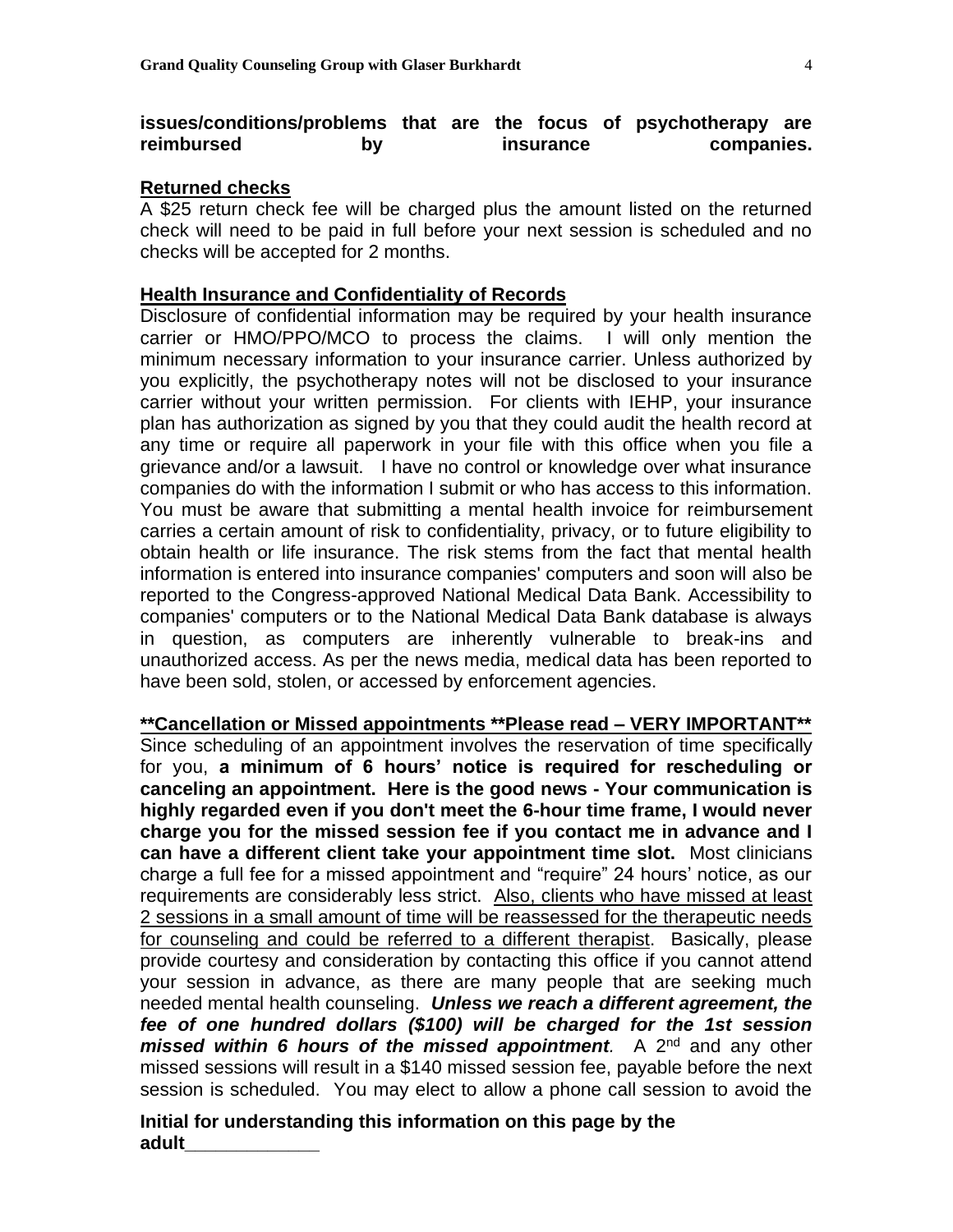missed session status. **If you have a busy schedule when scheduling may be an issue and a missed appointment may likely occur, please discuss this with your clinician as soon as possible,** so we could make special scheduling arrangements to avoid the missed session fees. No insurance company will reimburse for missed sessions. If I do not have contact or communication from you for a period of 21 days, I will assume that you no longer intend to remain active in this therapeutic relationship and your case will be closed. Returning to therapy at this office after the file is closed will need to be a mutual decision or you will receive at least three referrals of local clinicians.

#### **Emergencies**

If you need to contact me between sessions, please leave a message on my voice mail and your call will be returned as soon as possible. I usually have phone hours between 8a-9pm and I usually do not answer phone calls after hours. If an emergency arises, please indicate it clearly in your message. If you need to talk to someone right away, you can call the 24-hour Riverside County Crisis Hotline (951) 686-4357, the Police (911), or the 24-hour Riverside County Psychiatric emergency number, (951) 358-4881

## **Confidentiality of e-mail communications – Recent events in the news**

It is especially important to be aware that unauthorized people can easily access e-mail and texting communication and, hence, the privacy and confidentiality of such communication can be easily compromised. E-mails are vulnerable to such unauthorized access since servers have unlimited and direct access to all emails that go through them. Please notify me at the beginning of treatment if you decide to avoid or limit in any way the use of any or all of the above-mentioned communication devices. Please do not use e-mail in emergency situations. If I do not respond to your text, please call me.

#### **"Grand Quality Counseling" and Consultation**

Glaser Burkhardt, LMFT is the owner of Grand Quality Counseling Group and other than providing counseling services; I supervise Interns to assist in the development of preparing high quality counselors to the public. I may consult with other professionals and/or colleagues regarding my clients; however, the client's name is completely anonymous, and confidentiality is fully maintained.

#### **Termination**

**You have the right to terminate therapy at any time. If you choose to do so please call to let me know,** as I will offer to provide you with names of other qualified professionals whose services you might prefer. After the first few meetings, both you and I will assess if I can be of benefit to you. I do not extend counseling to clients who, in my opinion, I cannot help. In such a case, I will give you referrals that you can contact. If at any point during psychotherapy, you want another professional's opinion or wish to consult with another therapist, I may assist you in finding someone qualified, but I will need your written consent to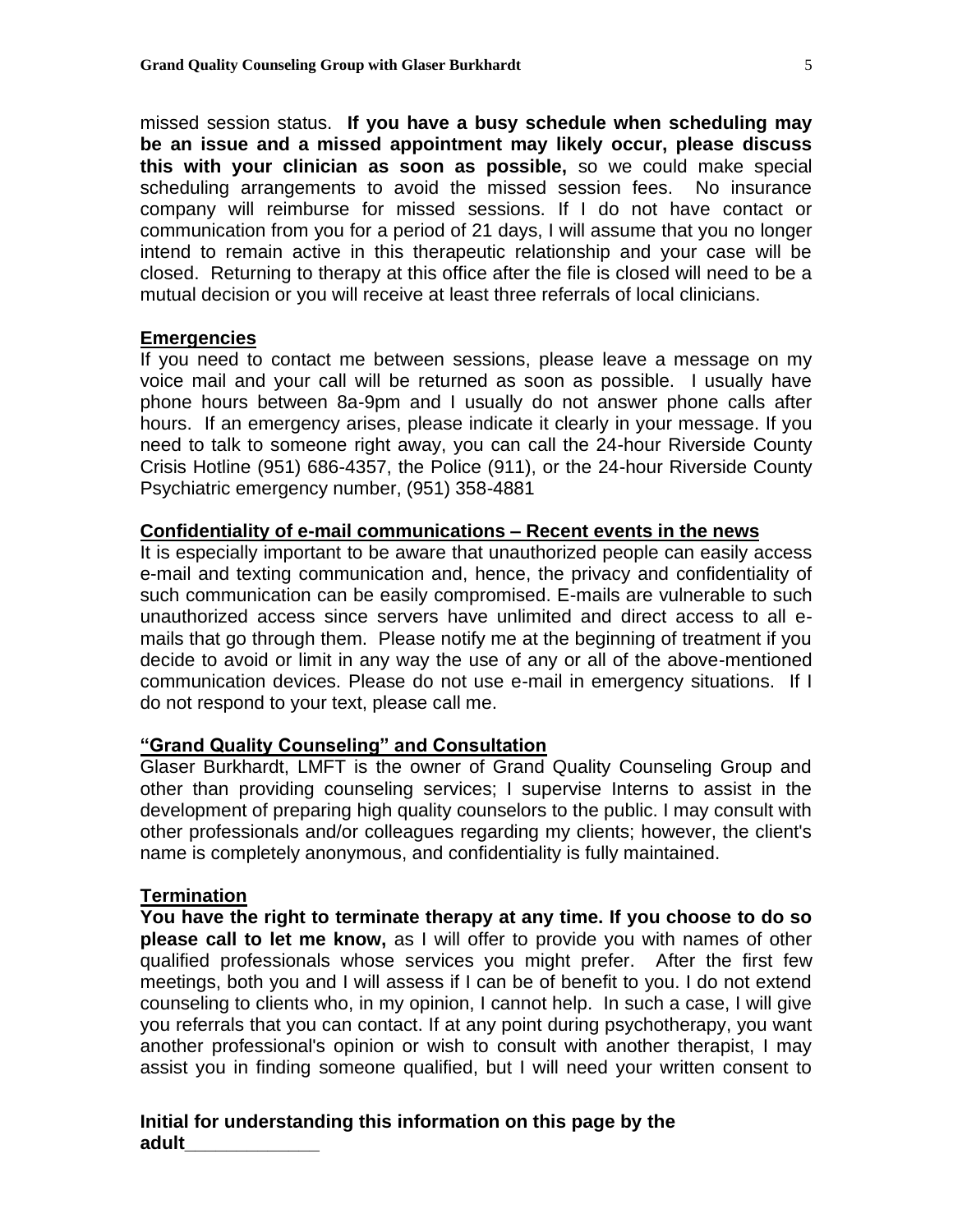disclose any information. I will guide you through your therapy, but you are in charge of your therapy.

## **Mediation and Arbitration Option**

All disputes arising out of or in relation to this agreement to provide psychotherapy services shall first be referred to mediation before, and as a precondition of, the initiation of arbitration. The mediator shall be a neutral third party chosen by reasonable agreement by Grand Quality Counseling Group Management within 60 days of the dispute. The cost of such mediation, if any, shall be split equally, unless otherwise agreed. If mediation is unsuccessful, any unresolved controversy related to this agreement should be submitted to and settled by binding arbitration in Riverside County, California in accordance with the rules of the American Arbitration Association, that are in effect at the time the demand for arbitration is filed. Notwithstanding the foregoing, if your account is overdue (unpaid) and there is no agreement on a payment plan, this clinician can use legal means (arbitration, collection agency, etc.) to obtain payment through Good Faith efforts after 30 days of first bill due.

# **VERY Important Notice to Clients \*\*\*\*\*\*\*\*\*\*\*\*\*\*\*\*\*\*\*\*\*\*\*\*\*\*\*\*\*\*\*\*\*\*\*\*\*\*\*\*\*\*\*\*\*\*\*\*\*\***

**The therapy provided at this office is intended to support your therapeutic goals. Therapy is not intended to be used as a means to address legal matters in court,** if you have a possible, pending or ongoing legal matter and therapy is suggested, it is required that you advise this clinician at this office immediately. Not addressing the possible, pending, or ongoing legal issue at the first session will likely corrupt the client/therapist relationship and will likely result in being immediately terminated and referred elsewhere. Any information provided by this therapist is not intended, nor should be interpreted as legal advice nor implied as such. Should this clinician be summoned to court, my fees of \$140 per every 53 minutes will be required by the responsible party for this client for travel to and from court, waiting while at court and for my court appearance and payment is expected 4 days before the court date. **Also, this office does not assess for application of mental disability with the state of California nor Worker's Comp claims, nor assessing for emotional support animals, nor provide child custody evaluations, as these areas are out of the scope of practice for this clinician.** I do provide emergency treatment for people whom have eating disorders, substance abuse/dependence, and domestic violence, but will refer to an expert in those fields. Also, because politics is a great distraction for therapy, this clinician will spend minimal time or re-direct from national political issues. If you pray, I encourage you to pray before your therapy session to allow for appropriate guidance, healing, availability, acceptance, and/or understanding. The Board of Behavioral Sciences receives and responds to complaints regarding services provided within the scope of practice of ([include your profession: marriage and family therapists/licensed educational psychologists/clinical social workers/professional clinical counselors]). You may contact the board online at www.bbs.ca.gov, or by calling (916) 574-7830.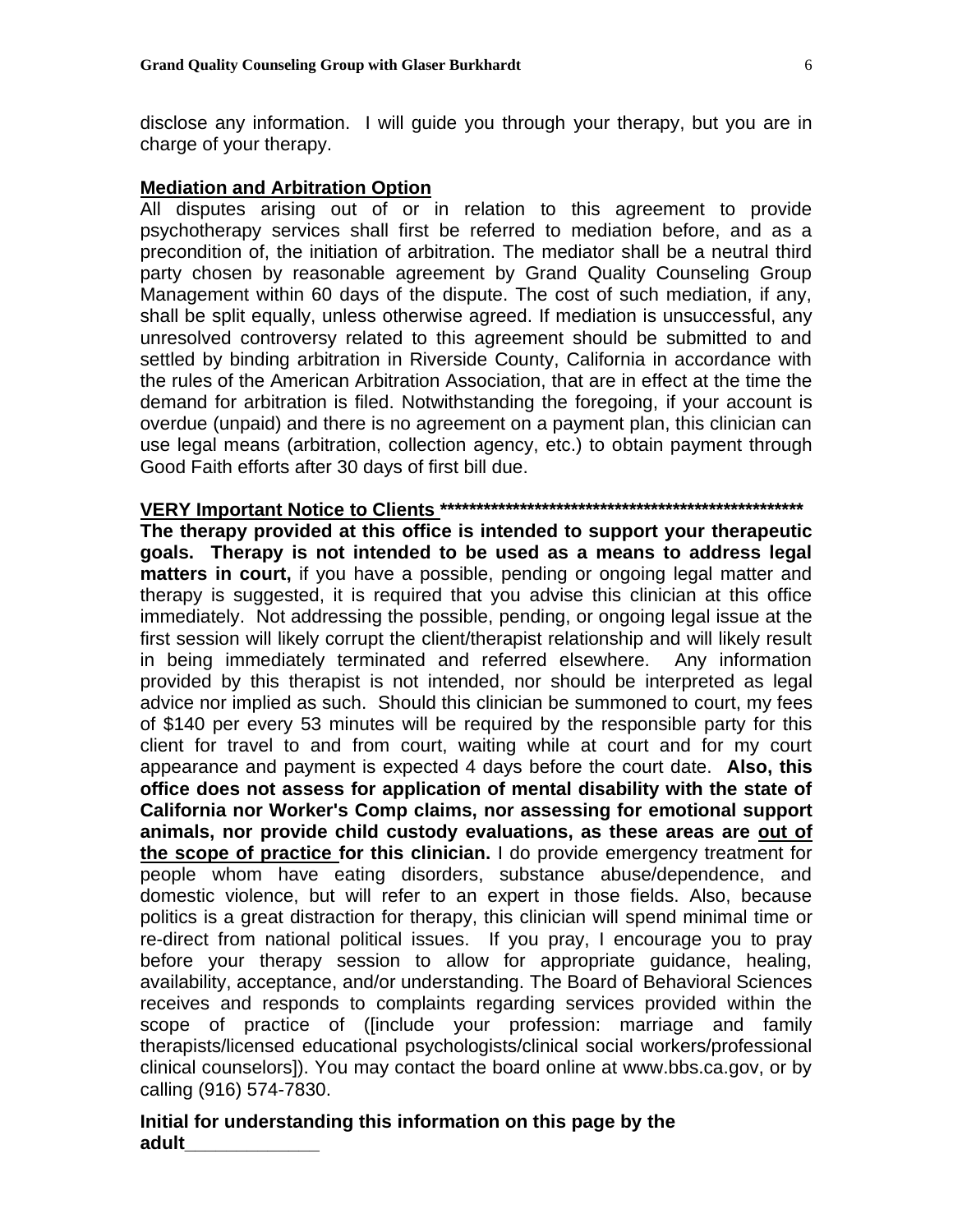## **COVID-19 Issues/concerns**

You, your family and/or representatives or guests will assume the risks involved with COVID-19 issues and take precautions. As per city and office policy, a cloth or medical mask will be required during in-office counseling. You understand that the risk of becoming exposed to or infected by COVID-19 at this office may result from the actions, omissions, or negligence of myself and others, including, but not limited to employees, other clients, or any visitor. You voluntarily agree to assume all foregoing risks and accept sole responsibility for any injury to your family or yourself with regards to CoVid-19 infection.

## **Your Rights in Therapy**

The counseling experience is often new for many people. I believe that all my clients shall be supported in their therapy and aware of their rights in the therapeutic process.

The following "Patient Bill of Rights" may be found at the California Board of Behavioral Sciences website. Clients have the right to:

- Request and receive information about the therapist's professional capabilities, including licensure, education, training, specialization, and limitations.
- Receive treatment that will be helpful to you, which will likely include some confrontation of thoughts, feelings, and behaviors.
- A safe environment, free from sexual, physical, and emotional abuse.
- Ask questions about your therapy & refuse to answer any question or disclose any information you choose not to reveal.
- Request and receive information from the therapist about your progress.
- Know the limits of confidentiality and the circumstances in which a therapist is legally required to disclose information to others.
- Refuse a particular type of treatment, or end treatment without obligation or harassment.
- Receive a second opinion at any time about your therapy or therapist's methods.
- **No portion of the Telehealth therapy or in-office therapy session**  provided will be transmitted or recorded without prior written consent of everyone in session and this therapist., **NO exceptions.**

## **LIMITS OF CONFIDENTIALITY**

All of your communications with me are covered by the laws of confidentiality in the State of California except in the following circumstances:

- 1. If you intend to harm another person, I am legally required to warn the authorities and the person you intend to harm and/or his/her family.
- 2. If you pose a life-threatening danger to yourself or cannot take care of yourself (gravely disabled), I have an ethical duty to take action to protect